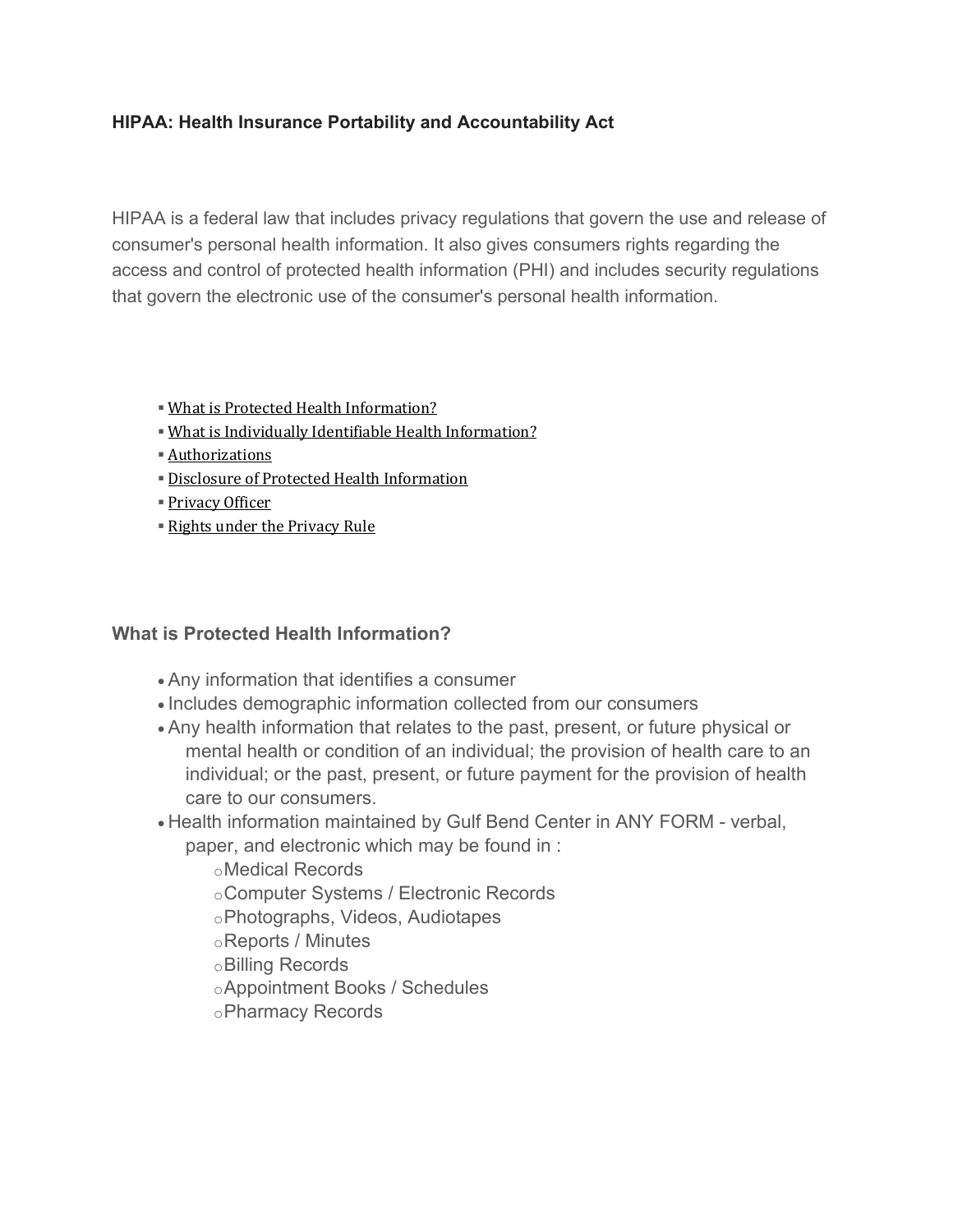# **WHAT IS INDIVIDUALLY IDENTIFIABLE HEALTH INFORMATION?**

Any information that might identify someone or connect our consumers to their personal health information:

- Name
- DOB
- Address
- Telephone / Fax number, e-mail address
- Social Security, Driver's License, or Insurance Policy Number
- Pictures / Fingerprints
- Names of relatives and employees
- Medical Record Number

# **AUTHORIZATIONS**

- Gulf Bend Center must receive an authorization in writing to disclose information. Verbal authorizations are not acceptable.
- If Gulf Bend asks for an authorization from an individual, the individual must be provided a copy of the authorization
- Only the Center's approved authorization form can be used to request information.
- GBC can accept authorizations for information from others if it has all required components.
- A valid authorization must include:
	- oA meaningful description of information to be disclosed
	- oThe name of the entity to disclose the information
	- oThe name of person/entity to receive information
	- oPurpose
	- oAn expiration date or event
	- oStatement regarding individual's right to revoke and description of how to revoke
	- oA statement that if PHI is released to a non-covered entity, it will no longer be protecte
	- $\circ$ If authorization is signed by someone other than the consumer, the relationship and authority must be documented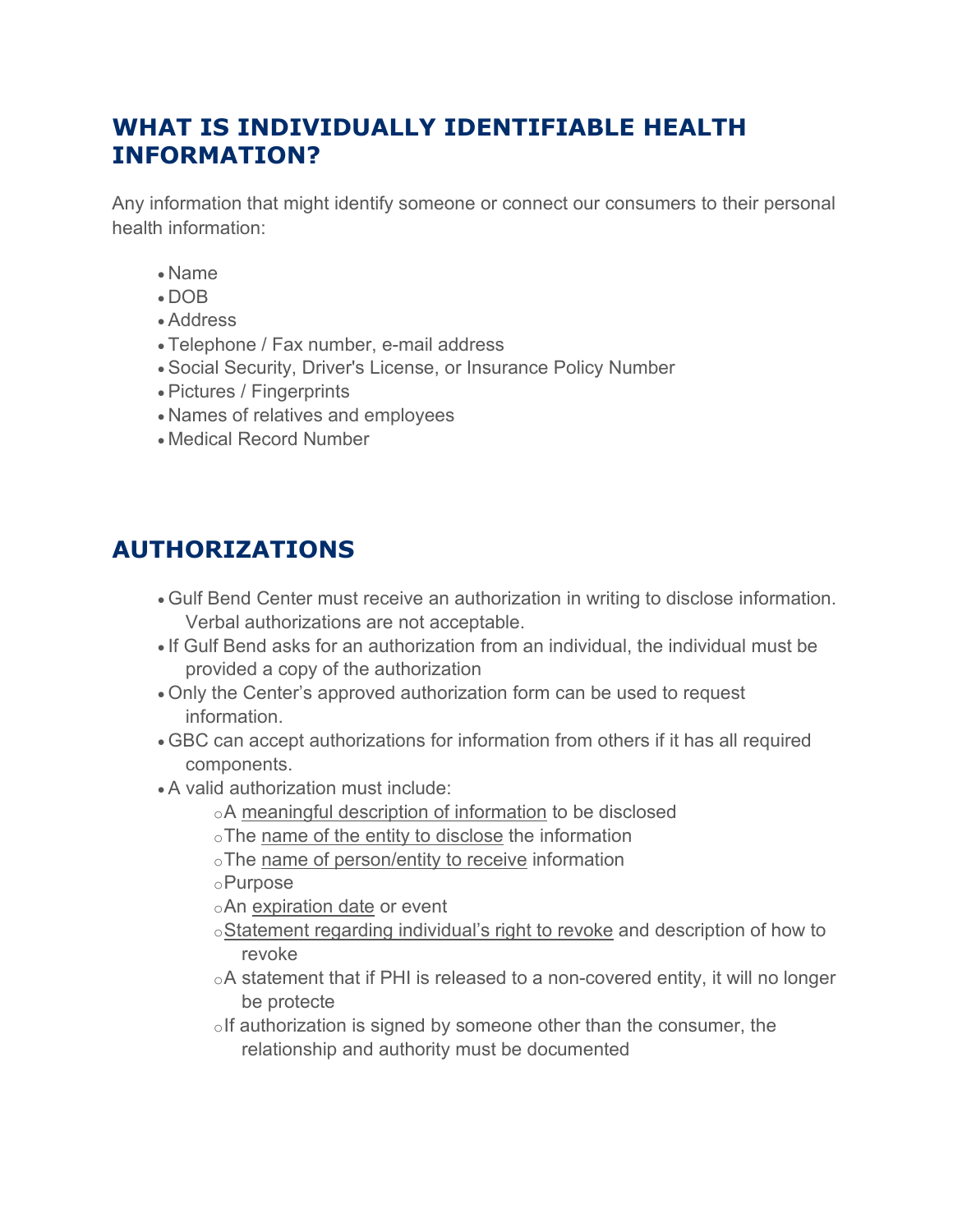## **Release of Information**

Whenever a staff person discloses ANY information (outside the Center verbally or in writing) such disclosures must be documented in the consumer record.

What information is disclosed

- What information is disclosed
- To Whom
- Purpose

Document such disclosures in the progress note or on a log (get from medical records.)

# **DISCLOSURE OF PROTECTED HEALTH INFORMATION**

Gulf Bend Center may not use or disclose protected health information (PHI), except as PERMITTED or REQUIRED by the Privacy Rule.

#### **Required Disclosures of PHI:**

- To the individual (consumer) who request their PHI (medical records) in writing.
- To the Department of Health and Human Services (DHHS) for investigation of HIPAA compliance (without authorization).

### **Permitted Disclosures of PHI without an Authorization:**

**Treatment** - To provide, coordinate, or manage the care and treatment of consumers among providers:

- Consultation between health care providers
- Referrals / Transfers
- In emergency situations when information is NECESSARY for treatment

Example: Can send a copy of a medical record to a doctor/therapist who needs information to treat the consumer.

**Payment** - To obtain or provide payment for services provided:

- Provider may disclose information as part of a claim for payment
- Provider may give information to a laboratory service in order to bill for the service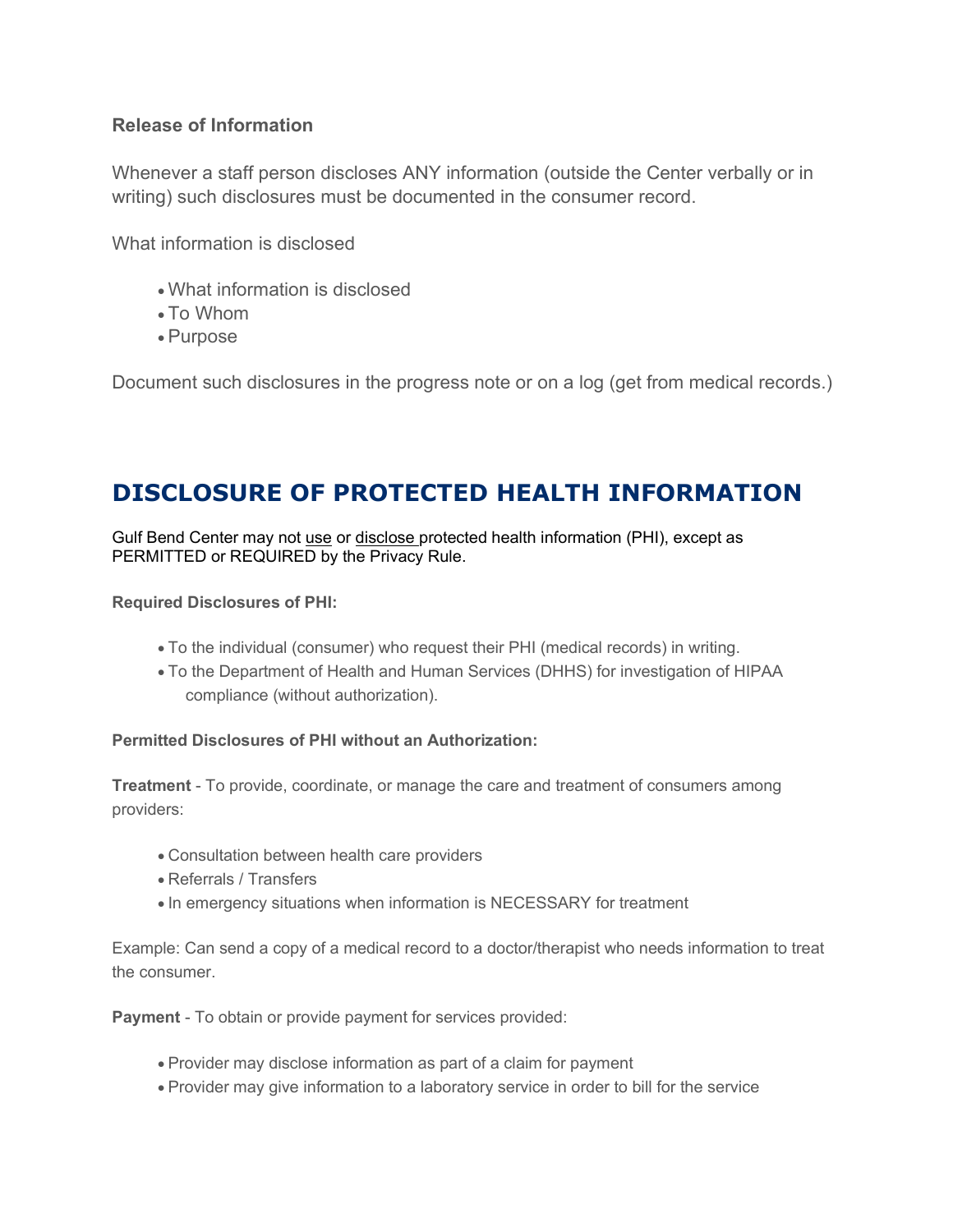**Health Care Operations -** Administrative, financial, legal and quality improvement activities necessary to run business and support core functions of treatment and payment:

- Quality assessment / Improvement activities
- Training / Licensing Activities
- Legal Services and Management Activities
- Business Management

#### **Public Health Authorities**

- To report vital statistics, e.g. death to the Department of Health
- To prevent or control disease, e.g. report TB, HIV/AIDS to Public Health Department

**DDPRS (APS or CPS) -** To report abuse or neglect of a child or adult:

- If you report abuse of an adult consumer to APS, the consumer needs to know that a report was made on their behalf
- When reporting child abuse, you cannot disclose any information about the parent if they are a consumer unless you have an authorization or a court order.

#### **Other:**

- To medical or law enforcement personnel if it is determined that there is a probability of physical injury to the client or others or if there is a probability of immediate mental or emotional injury to the client
- For judicial and administrative proceedings upon receipt of subpoena or court order. Upon receipt of a subpoena/court order contact Privacy Officer or Medical Records IMMEDIATELY!!!
- To a correctional facility (jail, prison) where consumer is detained for the purpose of providing treatment.
- To Coroners and Medical Examiners on deceased individuals for the purpose of identifying the person or determining cause of death.
- In emergency situations when information is NECESSARY for treatment.
- For national security and intelligence activities to FBI or CIA .
- For protective services for the president/others to Secret Service when threats have been made to the President.
- Information on special needs offenders may be released to parole officer, juvenile probation, parole office to monitor needs of consumer.

### **Exception to Permitted Disclosures**

We cannot disclose a consumer's substance abuse diagnosis, etc. without an authorization for treatment purposes or in the following instances: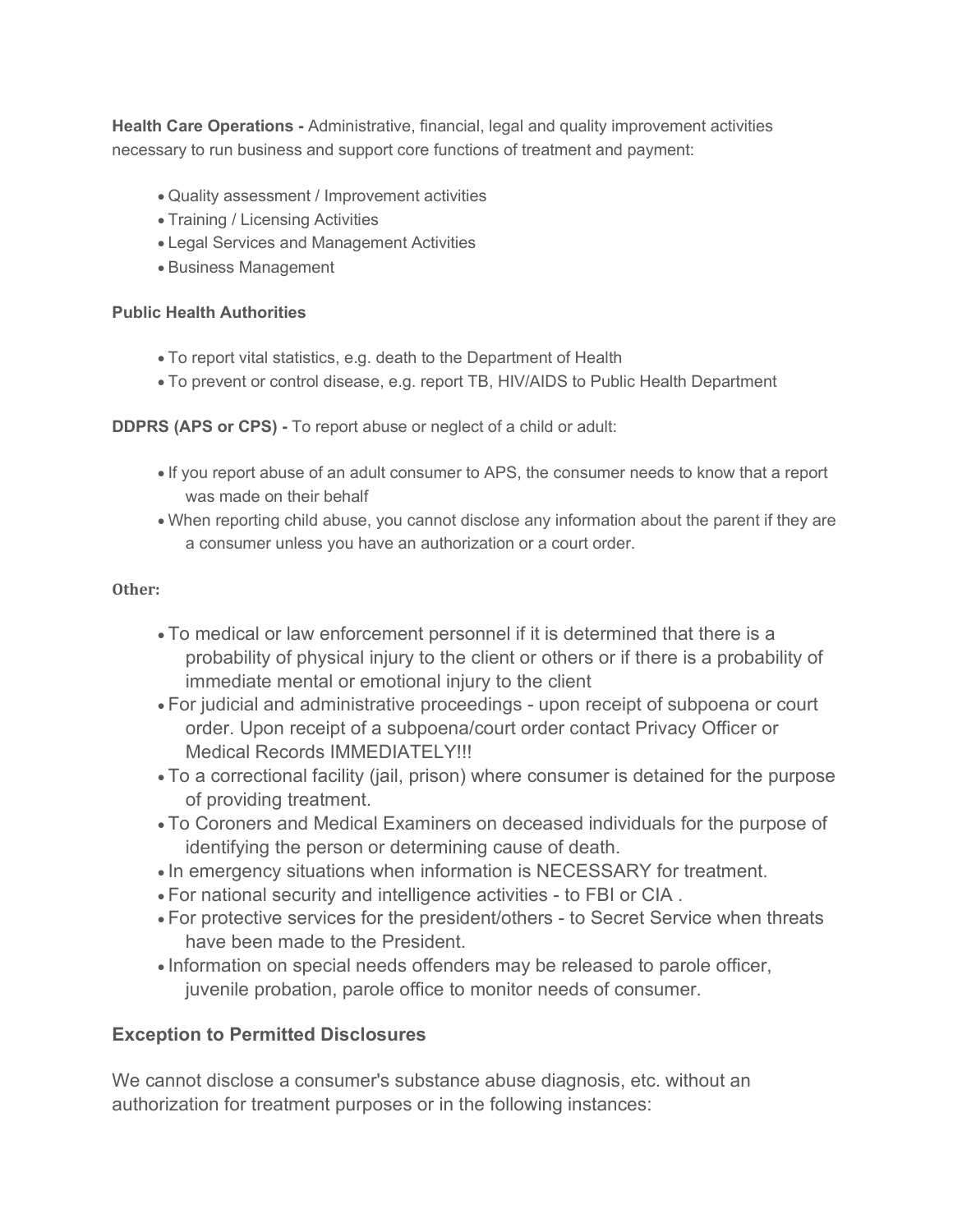- TCOOMMI / Department of Corrections
- APS for investigation of abuse/neglect of an adult
- External doctor/hospital for treatment purposes

Information on consumers with a Substance Abuse Diagnosis CANNOT BE DISCLOSED unless we have a SPECIFIC AUTHORIZATION or in the following instances:

- To medical personnel to meet a medical emergency
- For audits and evaluations
- To TDPRS to report child/adult abuse/neglect
- Upon receipt of a subpoena AND court order

**Gulf Bend Center MUST HAVE AN AUTHORIZATION to release PHI unless the disclosure is for payment, treatment or health care operations, or if the disclosure is required or permitted by law.**

# **PRIVACY OFFICER**

Please refer requests to access, amend, etc. to the Privacy Officer along with any questions regarding the disclosure of PHI.

BJ Janak - Privacy Officer

Phone: (361) 582-2358

### **Sanctions will be imposed for Privacy & Security Violations:**

- General penalty for failure to comply \$100 for each violation
- Maximum penalty for violations of an identical requirement not to exceed \$25,000
- Wrongful disclosure \$50,000, imprisonment of no more than one year, or both
- Offense under false pretense \$100,000, imprisonment of not more than five years, or both. If offense committed with intent to sell information - \$250,000, imprisonment of no more than 10 years, or both

Please remember that COMPLIANCE IS NOT OPTIONAL, IT'S MANDATED!

# **RIGHTS UNDER THE PRIVACY RULE**